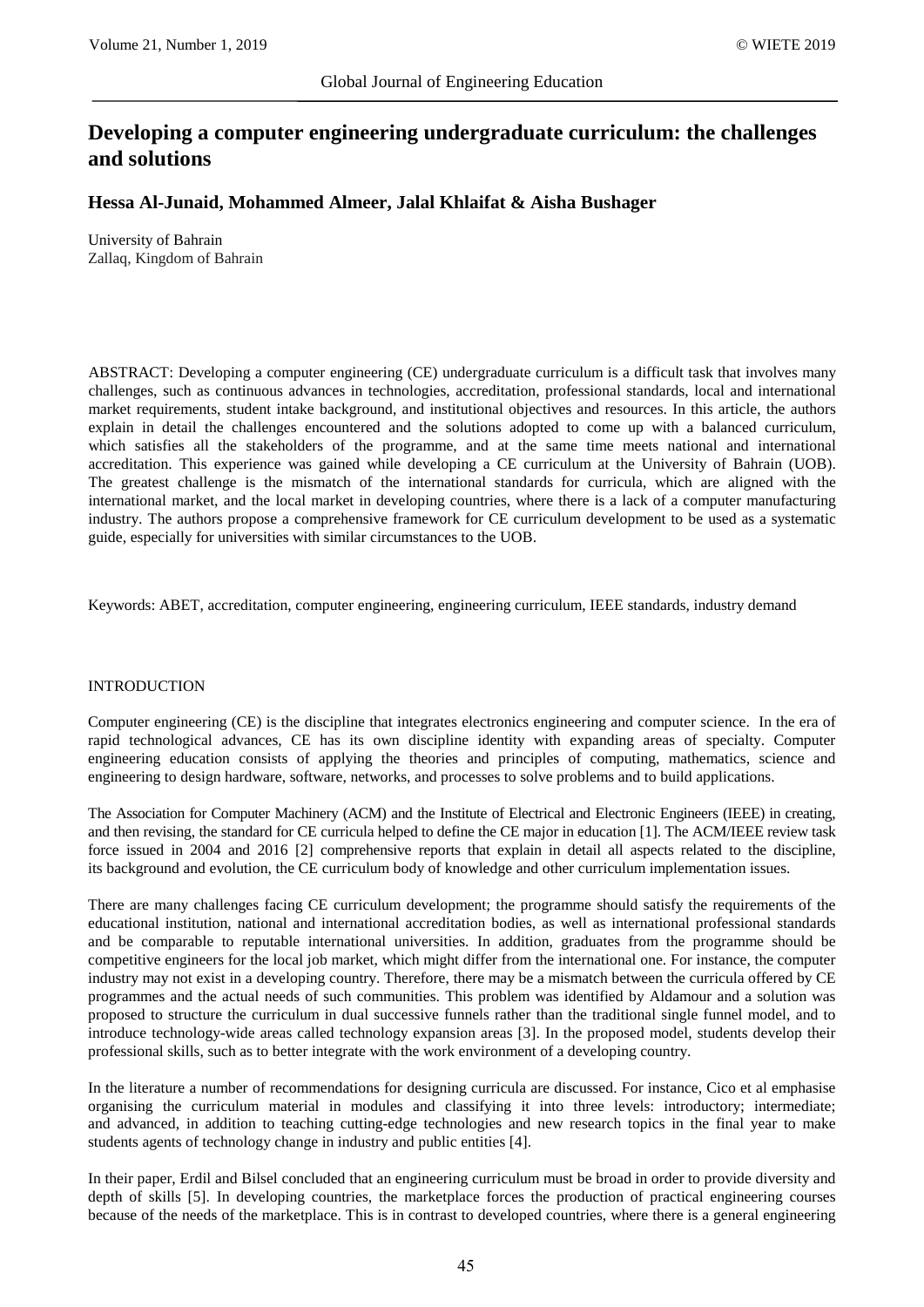education and on-the-job training. So for developing countries there was a reduction of humanities and social sciences courses. Further curriculum design worth mentioning may be found elsewhere [6-8].

Reported in this article is the experience learnt, while developing the CE curriculum at the University of Bahrain (UOB). The market in Bahrain applies information technology and computer services in support of computer-based industry comprising telecommunication companies, petroleum companies, an aluminium factory, banks and other business enterprises [9]. At the UOB, the CE programme is offered in the CE department, which is in the College of Information Technology, with computer science and information systems.

The last update of the CE curriculum was in 2010. The main objective for updating the curriculum was to design a cutting-edge curriculum that copes with new technologies and trends, as well as preparing graduates for the local and international IT and engineering workplace. The development of the CE curriculum is challenging; hence, the objective of this article is to demonstrate all the challenges encountered and the ways to overcome them, and therefore develop a framework for CE curriculum design or update.

## ACCREDITATION

The CE programme in UOB was accredited by the Accreditation Board of Engineering and Technology Inc. (ABET) which mainly operates in the USA - in 2010 and 2014 under the Engineering Accreditation Commission (EAC) of ABET [10]. The Accreditation Board of Engineering and Technology Inc. has eight criteria for engineering programmes: students; programme educational objectives; student outcomes; continuous improvement; curriculum; faculty; facilities; and institutional support.

The curriculum criteria are described in the *Criteria for accrediting engineering programmes* manual [11][12] and states three main requirements:

- a) One year of a combination of college level mathematics and basic sciences (two academic semesters equivalent to 30-32 credit hours (Cr hrs).
- b) One and one-half years of engineering topics, consisting of engineering sciences and engineering design (45-48 Cr hrs).
- c) A general education component that complements the technical content of the curriculum.

To fulfil the requirements, the CE curriculum comprised a total of 135 Cr hrs with 20 Cr hrs for maths and 12 for basic science. The distribution of topics and credit hours is shown in Table 1.

| Subject area                                  | Topics                                      | Credit hrs | Total |
|-----------------------------------------------|---------------------------------------------|------------|-------|
| Mathematics, physical and natural<br>sciences | <b>Mathematics</b><br>Physics and chemistry | 20<br>12   | 32    |
|                                               | Technical core<br>Technical elective        | 37<br>12   | 74    |
| Technical content                             | Industrial training                         |            |       |
|                                               | Design project<br>Computer science          | 3<br>21    |       |
| Other courses                                 | English and humanities                      | 20         | 29    |
|                                               | Free humanities/social sciences             | 3          |       |
|                                               | Ethics and professional issues              | 3          |       |
|                                               | Free business elective                      | 3          |       |

| Table 1: Distribution of credit hours in the CE curriculum. |  |
|-------------------------------------------------------------|--|
|-------------------------------------------------------------|--|

The computer engineering component in the updated curriculum is covered by engineering and computer science core and elective courses, senior project and industrial training. It has 40 Cr hrs as core courses, and 12 Cr hrs as elective courses. The senior project is three Cr hrs, which enable the students to use both their knowledge and skills in solving engineering problems. The remainder of the updated CE curriculum credit hours include ethics and professional issues, a business elective, humanities and social sciences.

## IEEE STANDARD

The ACM/IEEE 2016 CE standard was adopted for benchmarking the contents of the course [2]. The standard categorises the main subjects into 12 bodies of knowledge (BoK). Each BoK is divided into units, with a list of topics. The ACM/IEEE BoKs are as follows: circuits and electronics; computing algorithms; computer architecture and organisation; digital design; embedded systems; computer networks; preparation for professional practice; information security; signal processing; systems and project management; system resource management and software design.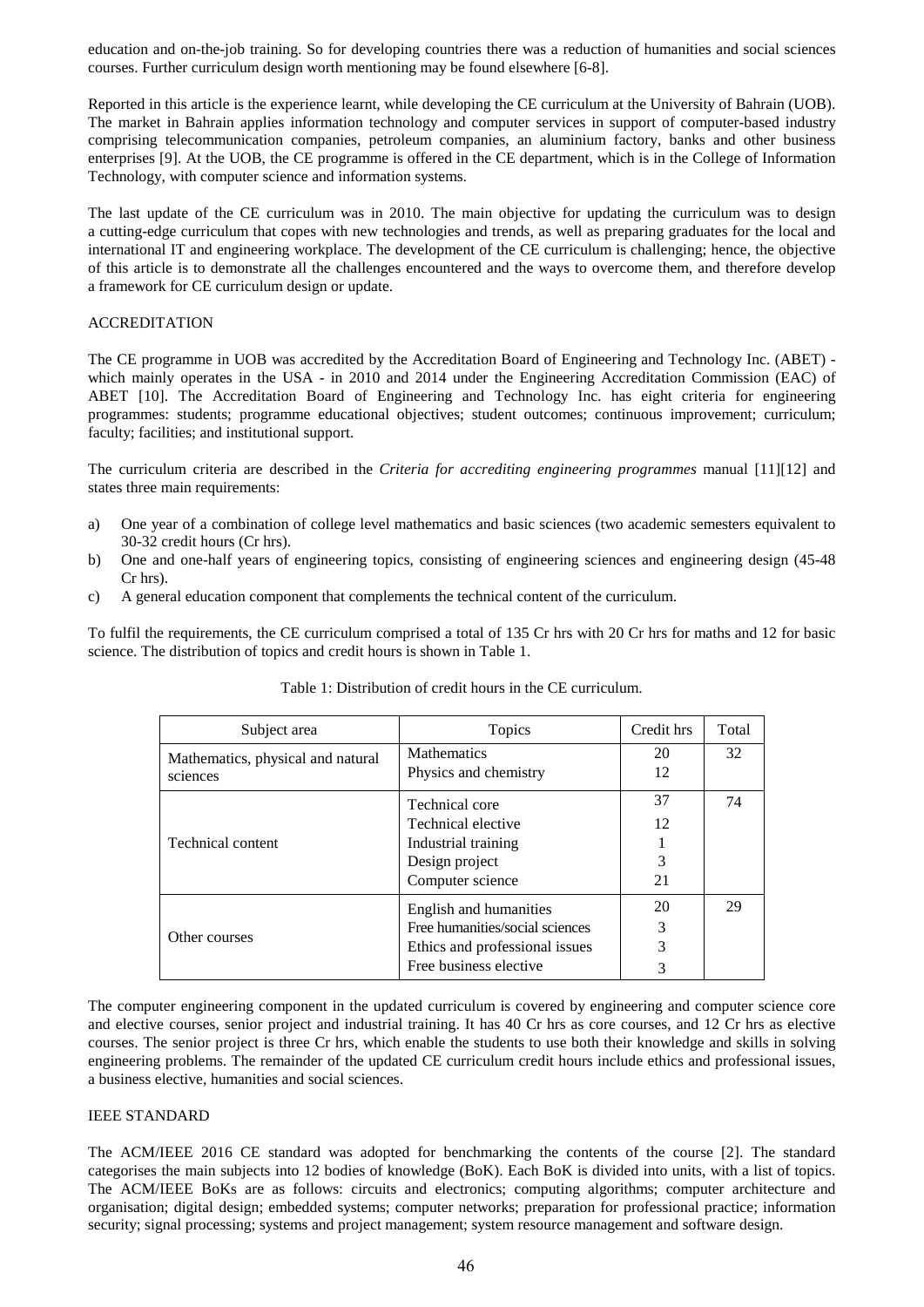Detailed mapping was performed to ensure that the number of hours required for each subject was covered in the courses. This mapping benefited the programme development process in three main ways. First, several missing topics in the old curriculum have been identified (software engineering, cybersecurity, databases, algorithms, embedded systems). Second, overlaps between some courses have been detected (e.g. signal and systems and digital signal processing). Third, a possibility to merge courses has been raised (computer network courses).

Consequently, after the mapping, the committee took several actions based on the mapping results. Some courses were rearranged and new courses were introduced to accommodate the missing BoK topics. Furthermore, the overlap or similarities between courses were adjusted by revising the different courses and redistributing the topics among the courses. There was a case where three courses were revised and merged into two courses. While conducting the mapping, the committee did not face any conflict between following ABET curriculum criteria and ACM/IEEE standard requirements.

## COMPARISON WITH OTHER UNIVERSITIES

Benchmarking against national and international universities is an essential part of the curriculum development process and it is a step toward learning good practice, and hence work on improvements. The process started with selecting seven CE curricula, from different universities, as benchmarks; namely: King Fahd University of Petroleum and Minerals (KFUPM); the University of Illinois at Urbana-Champaign, USA; the University of Wisconsin Madison (UW), USA; the University of New South Wales, Australia (UNSW); the National University of Singapore (NUS); McGill University, Canada; and the University of Kent, UK.

Their curricula followed different academic accreditation systems. Three of the universities are ABET-accredited and this selection informs from applying ABET criteria experience. In addition, the curricula that follow other accreditation commissions were selected for comparison and to learn different implementations of CE curricula worldwide.

For instance, the University of Kent follows the Institution of Engineering and Technology (IET), McGill University follows the Canadian Engineering Accreditation Board (CEAB), the NUS follows the Institution of Engineers, Singapore, and the UNSW follows the Engineers Australia organisation. It was found that the percentage of similarity between the developed curriculum and the benchmarked ones was high; as illustrated in Table 2.

| <b>Benchmark</b><br>curriculum | Programme<br>length<br>Years -semesters | Credits                                       | Overall<br>similarity<br>elective, cores | College/<br>department                     | Number of<br>electives              | Percentage<br>of science/<br>mathematics |
|--------------------------------|-----------------------------------------|-----------------------------------------------|------------------------------------------|--------------------------------------------|-------------------------------------|------------------------------------------|
| <b>UOB CE</b>                  | $4 - 8$                                 | 135                                           |                                          | IT/CE                                      | 4 technical/<br>2 free              | 23.7                                     |
| <b>KFUPM</b>                   | $4 - 8 (+1)$<br>preparatory year)       | 133                                           | 88.6%                                    | Computer<br>Science.<br>Engineering/<br>CE | 6 technical/<br>3 free              | 22                                       |
| University<br>of Illinois      | $4 - 8$                                 | 128                                           | 84.1%                                    | Engineering/<br>CE.                        | 27 technical/<br>12 free            | 24.2                                     |
| UW                             | $4 - 8$                                 | 120-121                                       | 88.6%                                    | Engineering/<br>Electrical, CE             | 7 technical/<br>5 free              | 25.6                                     |
| <b>UNSW</b>                    | $4 - 12$ terms                          | $192 \text{UoCs}$<br>$(6$ UoCs<br>per course) | 88.6%                                    | Engineering/<br><b>CE</b>                  | 48 UoCs                             | 18.75                                    |
| <b>NUS</b>                     | $4 - 8$                                 | 160                                           | 81 %                                     | Engineering/<br>CE                         | 24 MCs<br>technical/<br>54 MCs free | 14.5                                     |
| McGill<br>University           | $4 - 8$                                 | 133                                           | 88.6%                                    | Engineering/<br>Electrical, CE             | 4 technical/<br>4 free              | 23.3                                     |
| University<br>of Kent          | $3 - 6$                                 | 390 Cr (15)<br>per course)                    | 77 %                                     | School of<br>Engineering                   |                                     | 4                                        |

Table 2: Comparison between the UOB CE curriculum and other benchmarked curricula.

More comparable data are illustrated in Table 2, such as the length of the programmes in years and semesters, as well as total number of credits. By following ABET accreditation, approximately more than 60 percent of the credit hours are core courses required to fulfil the minimum requirement for mathematics, basic science and computer engineering. The remaining credit hours can be tailored to other requirements. Further, it was observed that the set of elective courses is based on the requirement of the local market, funded projects and faculty specialisation. Therefore, core courses that support the elective courses varied between the different universities.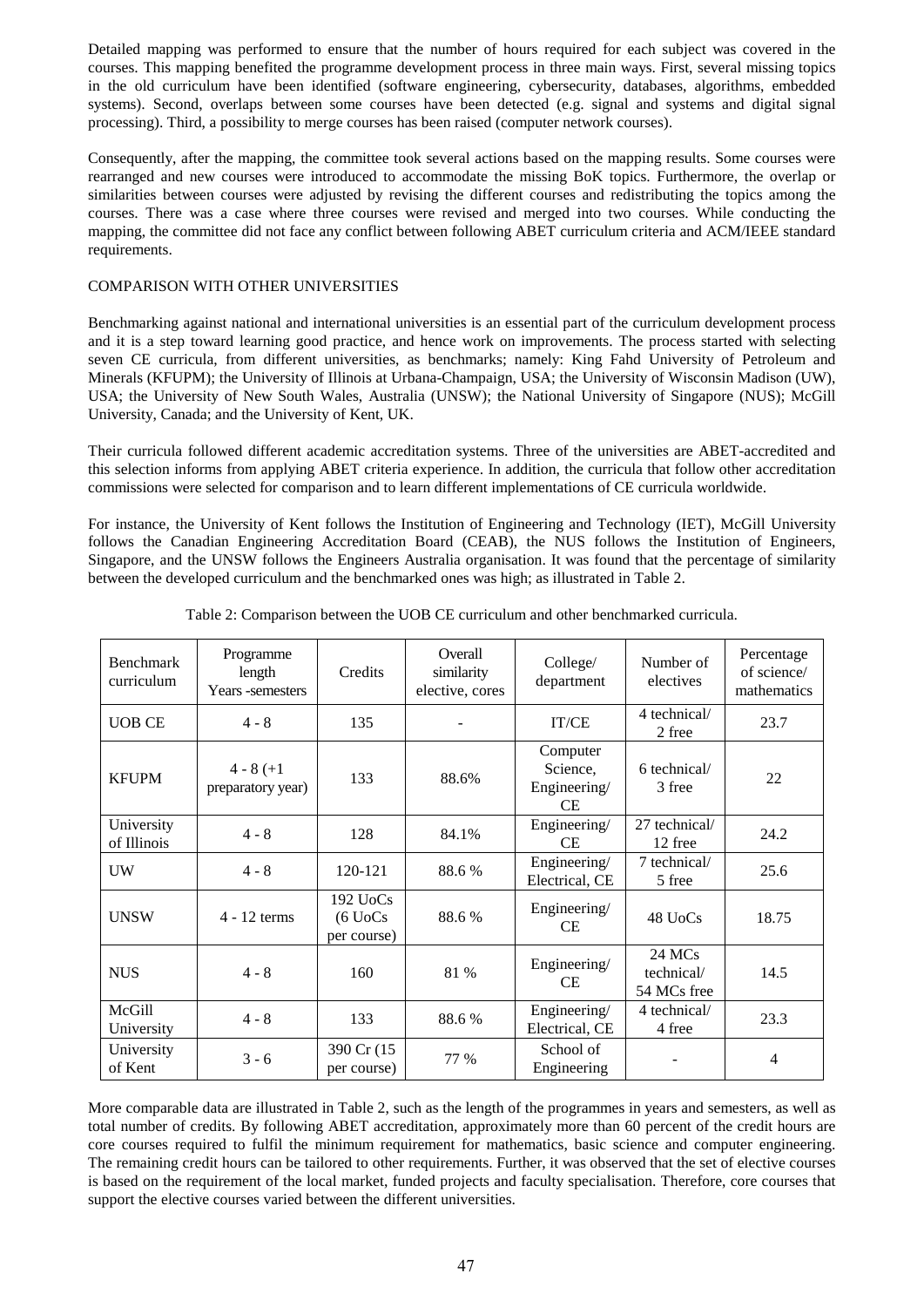#### STAKEHOLDER FEEDBACK

Close involvement of stakeholders so as to evaluate the curriculum and engage in providing ideas and rationale is essential. Curriculum development requires the input from various stakeholders, such as faculty, students, alumni, employers and even high educational authorities in some cases. The active and direct involvement of stakeholders will shape the curriculum towards being outstanding. The CE Department has an agile and flexible curriculum development process that allows partnerships with a range of stakeholders. Various methods are adopted to collect feedback from stakeholders, such as surveys, interviews, focus groups, and workshops.

## Faculty Feedback

A survey has been carried out for the purpose of collecting feedback from faculty members in the Department regarding their academic profile, professional development, as well as teaching and assessment activities, in addition to their satisfaction with the facilities provided. The feedback collected from faculty members provided great input on the development of the CE curriculum, specifically in enriching theoretical and practical course material, revising intended learning outcomes, updating textbooks and related resources, and modifying some course assessment criteria.

## Student Feedback

Current students were engaged in focus groups with external and internal stakeholders to share their opinions and comments on the development of the curriculum. In addition, an exit survey for senior students that are about to graduate is carried out twice a year during the end of each semester to be able to measure the overall programme experience. The survey reflects the graduating students' satisfaction of the curriculum and solicits their assessment of the knowledge and skills acquired.

The data gathered from the focus groups and surveys have contributed to the development of the practical part of the courses. Moreover, the feedback resulted in adding more elective courses that tackle latest trends in the present digital transformation era.

## Alumni Feedback

Alumni involvement contributes significantly to the development of any curriculum. Hence, the CE Department conducts a survey of its alumni frequently. The survey is intended to solicit feedback from graduates regarding their readiness for the market, as well as knowledge and skill competencies required to become competitive in the workplace. The survey generated data that contributed to the development of the curriculum, especially in terms of aligning the courses with the current and future market needs.

## Employer Feedback

The Department has a Programme Industry Advisory Committee (PIAC) that is made up of employers as main stakeholders plus alumni and other representatives from the market. A number of meetings, focus groups and workshops are carried out to collect feedback from the members of the committee. Suggestions evolved around enhancing the students' communication skills, creativity and ability to *think out of the box*; their critical thinking and analysis; their ability to translate technical knowledge into an actual useful product; and other programming and Web development skills. The discussions with the employer and other representatives enriched the curriculum and aligned the course outcomes along with the programme outcomes with the employer and market needs.

#### OTHER CHALLENGES

#### Institution Objectives, Requirements and Resources

Students in UOB study four compulsory courses: Arabic language skills; Islamic culture; modern history of Bahrain and citizenship; and human rights courses, for a total of 11 Cr hrs. The UOB vision and mission are updated according to the global awareness of current and future requirements, and academic programmes should align their vision accordingly. For instance, UOB has a vision to become an entrepreneurial institution with emphasis on innovation and technology. These values are embedded in the CE curriculum in many course projects, the senior project and in newly added business courses.

#### Placement of the Programme within the Institute

The CE programme could be located in different colleges and departments in academic institutions. For example, the programme could be in a college of engineering, department of electrical and electronics engineering, department of electrical and computer engineering, computer science and electronics engineering or in a standalone CE department. Another example is the College of IT, Department of CE, as in the University of Bahrain. The placement of the programme determines the vision and subject focus, and consequently the courses and skills required.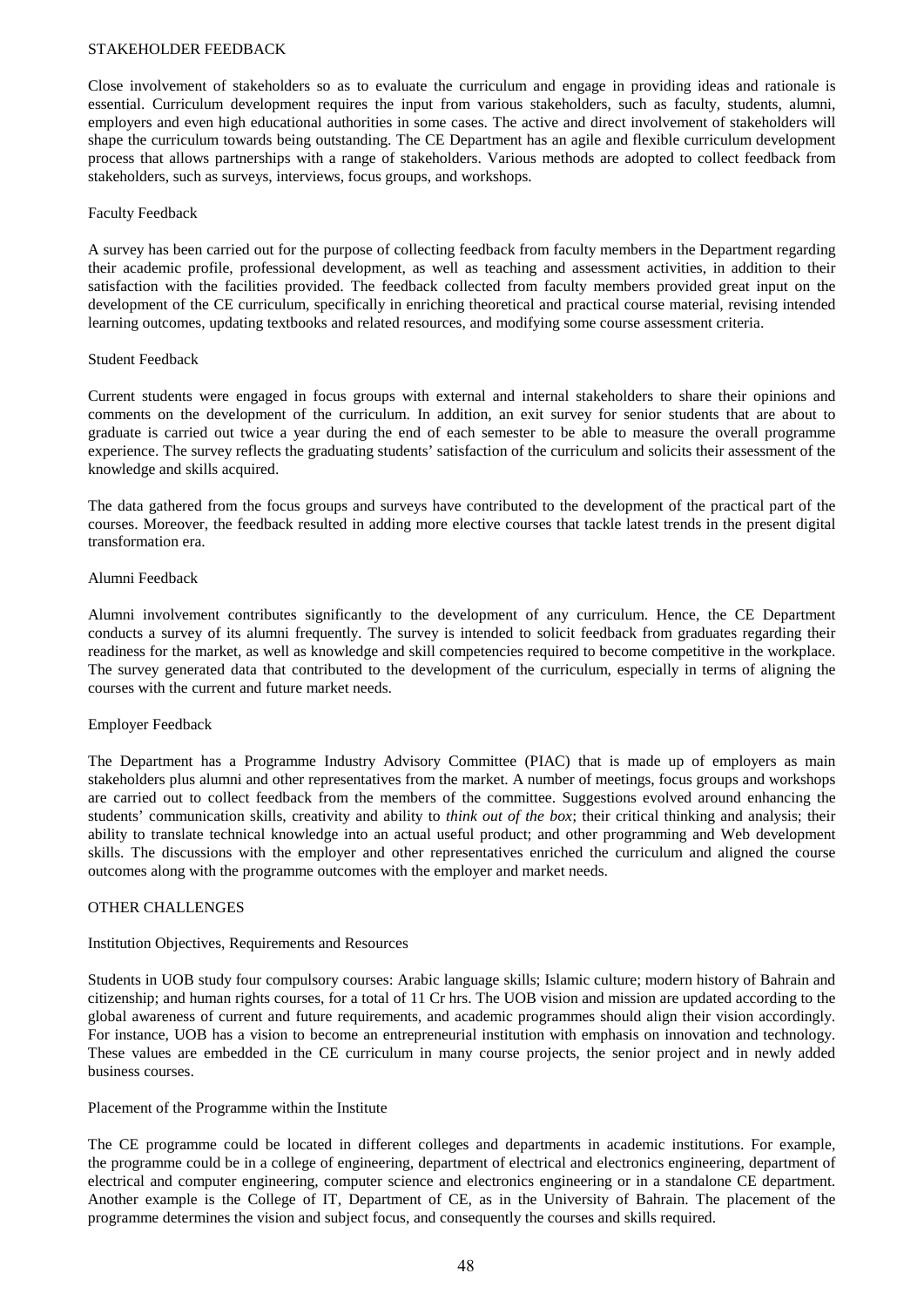#### Faculty Size and Expertise

This has direct impact on the number of students enrolled and the number of courses offered. More importantly is the effect on elective courses selected to be in the curriculum. In the process of selecting elective courses, a request was sent to all faculty members to offer courses within their specialisation.

## Student Background

The majority of enrolled students are graduated from public schools, where all science and mathematics subjects are taught in Arabic. Therefore, there is a language gap since the teaching language in UOB is English. To fill this gap, three English courses are included in the curriculum. Another challenge is computer and technology background knowledge, which varies in a range from moderate preparation to very low. This problem is solved by introducing an introductory course to CE, where the contents cover basic concepts, processes and components of computing systems, including principles of networking, mobile fundamentals and operating systems.

## Funded Research

Many programmes that are located within an industrial environment and have a high academic reputation receive funds for scientific research. Faculty members involved in funded projects disseminate the knowledge gained to students through courses and design projects.

## DEVELOPED CURRICULUM

In the first, second, and third year, the developed curriculum consists of basic science and mathematics courses, an introductory CE course, and electrical and electronics courses required to build the knowledge for the students. In the fourth year, there are four elective courses, a senior design project, business elective courses and free elective course. In addition, two core courses are taught. Shown in Figure 1 are the main courses by level. Other courses, such as humanities, university requirements, and English courses are not shown.



Figure 1: CE curriculum structure: levels and courses.

In summary, there are seven new courses. A new course called Computer Technologies is designed to be taught in the first semester, to introduce a wide range of knowledge areas of CE for the fresher. In addition, this course is designed to bridge the gap in knowledge of engineering and technology between school education and CE. In the old curriculum, the first course is the fundamentals of logic design in the second year.

Digital circuit design material is delivered using two courses, Digital Design I in the second semester of the first year, and then followed by Digital Design II in the first semester of the second year. Computer networking material is delivered as two courses in the second semester of the second year and followed by another course in the third year. A high number of CE graduates start their careers specialised in computer networks, and they can be employed easily in the local market, because of the high industry demand for a workforce in computer networks.

Introduction to Software Engineering is newly added in accordance with ACM/IEEE standards, to cover part of the area of system project engineering. A new course, entitled Embedded Systems, is included to cover many sub-titles, such as development environments for embedded software, resource aware programming, hardware programming, developing multi-threaded software, inter-process communication with shared memory and message passing, programming using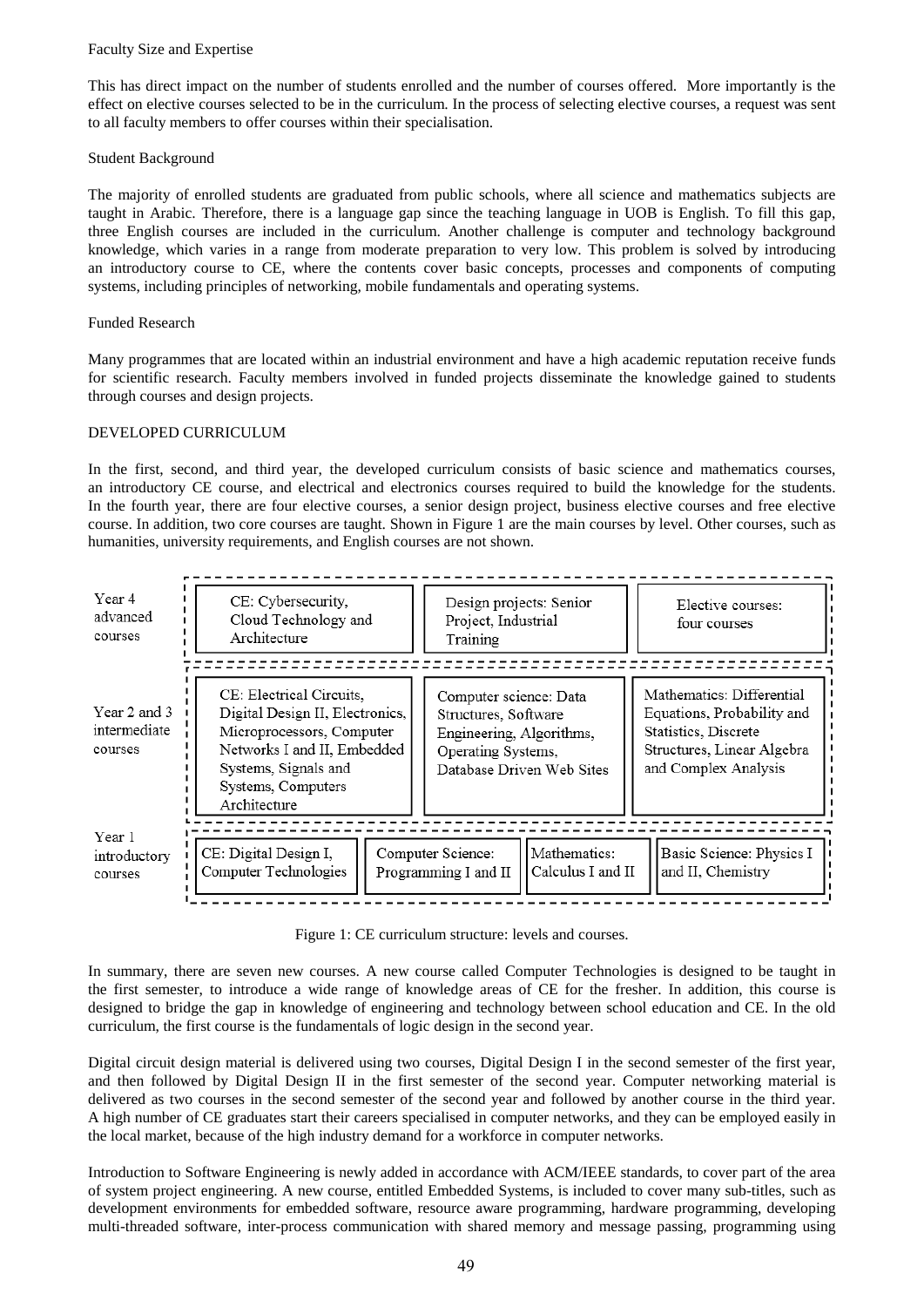real time operating systems, fault detection and testing, and fault tolerance and fault recovery. Included are applications, such as wireless sensor networks, Internet of Things (IoT), cloud servers, mobile interfacing and smart homes.

A course, entitled Database Driven Web Sites, was added to introduce the fundamental concepts of database management systems and the key technologies underlying the WWW that are used to develop dynamic Web applications. The knowledge and skills attained from this course were requested continuously by students and alumni, because they are additional skills, which increase students' employability. This course teaches how to build contemporary systems that integrate several technologies, such as IoT applications.

Another state-of-the-art course is Cloud Technology and Applications, which covers the technological issues in developing, deploying and utilising cloud computing. Topics include: resource virtualisation and its applications to computing; networking; storage and architectural layers of cloud computing; management and scheduling of cloud resources; and an overview of various industrial solutions. This course aims to equip students with additional knowledge for the market and for building comprehensive projects [13]. Students will be able to acquire professional certification and increase their employability. In the Kingdom of Bahrain, a government shift to adopt cloud services started in 2017 and employers announced the need for specialists in the field of cloud services and cybersecurity, in particular [14]. This course was chosen to be the core course for the reasons mentioned above. The prior knowledge to master this subject is covered in many courses, such as Programming, Computer Networks, Computer Architecture, and Databases.

Based on the ACM/IEEE standard, the Cybersecurity Core course was added to cover cybersecurity components, cybersecurity industries, cryptographic algorithms, cybersecurity architecture, security threat and risk assessment, e-services security, system cybersecurity, such as embedded systems, cloud computing security and IoT security. In ACM/IEEE, a BoK for computing algorithms is 30 hours, compared to the old CE curriculum where this was not covered. Therefore, a new course to teach algorithms was included. A business course was added to provide students with the necessary knowledge required in the workplace using different subjects (project management, entrepreneurship, marketing management, organisation management, business administration and financial accounting). Table 3 in Appendix 1 has a list of the distribution of all courses within the new CE programme.

The set of elective courses was selected to expand the students' knowledge in many CE areas, such as computer networks, digital design, cybersecurity and digital communications. The courses include IoT, Artificial Intelligence (AI), Computer Vision, Image Processing, Robotics, Data Mining and Machine Learning, Hardware Security Design and Industrial Automation. There is another factor that affects the choice of elective courses: the specialisations of the faculty members. Two courses, named Selected Topics in CE 1 and 2, teach the students any contemporary and emerging subjects. For the complete eight semesters developed plan with course prerequisites and full list of elective courses, refer to the UOB-CE Web site.

## DISCUSSION AND CONCLUSIONS

The design of the curriculum streams students to graduate with majors in many areas, such as computer networking, embedded systems design, digital design, cybersecurity and cloud computing. The design has core courses in level 1, 2, 3 to the advanced level 4, and elective courses. The curriculum is characterised by flexibility in choosing courses (four technical CE courses, business subject course, free elective courses) and is tailored to different students' needs. New core courses added (e.g. Database Driven Web Sites, Cloud Technology and Applications, Cybersecurity) and elective courses (e.g. Data Mining and Machine Learning, IoT, Industrial Automation) will bridge part of the gap in the mismatch between academic programmes and the local marketplace because the set of courses chosen is required by the local service-based industry.

Based on the demonstrated experience in updating the CE curriculum, presented in this article are the main challenges encountered and possible implementations to tackle them. A framework for developing or updating an engineering curriculum was presented. The framework is summarised as follows:

- 1. For the purpose of receiving feedback and requirements in the academic programme, and in particular on curriculum, start with surveys for students, alumni, employer and faculty.
- 2. Based on the results, arrange for meetings, focus groups to gather more data.
- 3. Follow an academic standard if available and use it as a guide in the development process.
- 4. Align with the institution vision, mission and learning outcomes.
- 5. Abide by national quality assurance requirements.
- 6. Strictly follow the criteria of the accreditation commission.
- 7. Conduct a comparison between the first drafts of the designed curriculum with number of accredited programmes worldwide.

#### ACKNOWLEDGEMENTS

The authors would like to acknowledge, with thanks, all individuals who helped in the process of updating the CE curriculum. In particular, the curriculum committee members and programme stakeholders.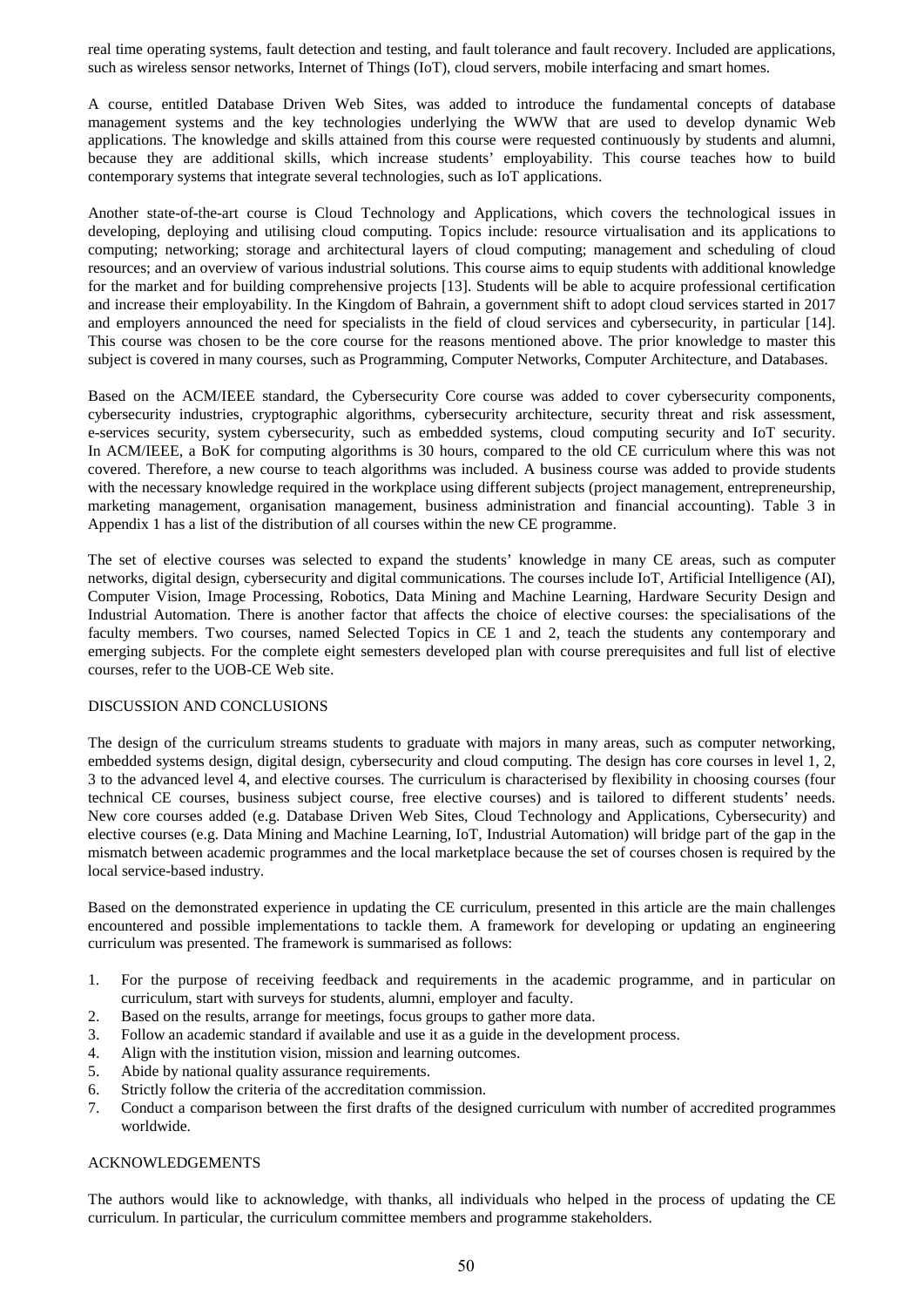- 1. Durant, E., Impagliazzo, J., Conry, S., Reese R., Lam, H., Nelson, V., Hughes, J., Liu, W., Junlin, L., Herger, L. and McGettrick, A., CE2016: Updated computer engineering curriculum guidelines. *Proc. Frontiers in Educ. Conf.*, El Paso, TX, USA, 1-2 (2015).
- 2. ACM/IEEE, Computer Engineering Curricula CE2016 (2016), 20 December 2018, https://www.acm.org/ education/curricula-recommendations.
- 3. Aldmour, I., A new computer engineering curriculum based on technology expansion to address the needs of developing communities. *Inter. J. of Engng. Educ.,* 30, **6B**, 1590-1601 (2014).
- 4. Cico, B., Fetaji, B. and Porta, M., Review of the evolution of the computer engineering field and proposal of a framework of recommendations and guidelines for designing computer engineering curricula. *Inter. J. on Infor. Technologies and Security*, 6, **2**, 76-82 (2014).
- 5. Erdil, E. and Bilsel, A., Curriculum design to revitalise electrical engineering education at Eastern Mediterranean University. *Inter. J. of Electrical Engng. Educ.*, 42, **3**, 234-246 (2005).
- 6. Hadgraft, R., New curricula for engineering education: experiences, engagement, e-resources. *Global J. of Engng. Educ.*, 19, **2**, 112-117 (2017).
- 7. Winberg, S. *Responsiveness* and *responsibility*: determining what matters in a computer engineering curriculum. *South African J. of Higher Educ.*, 28, **3**, 983-1002 (2014).
- 8. Uziak, J., Oladiran, M.T. and Moalosi, R., Reviewing and developing course descriptions to comply with accreditation requirements. *Global J. of Engng. Educ.*, 12, **1**, 30-37 (2010).
- 9. EDB Bahrain, Bahrain is the Complete Package (2018), 20 December 2018, http://bahrainedb.com/businessopportunities/information-communication-technology/
- 10. Accreditation Board for Engineering and Technology Inc. (ABET), 20 December 2018, https://www.abet.org/
- 11. ABET. Criteria for Accrediting Engineering Programs (2018), 20 December 2018, http://www.abet.org/ accreditation/accreditation-criteria/criteria-for-accrediting-engineering-programs-2018-2019/
- 12. ABET. EAC Mapping C3: A-K to C3: 1-7 (2018), 20 December 2018, https://www.abet.org/wpcontent/uploads/2018/02/E001-18-19-EAC-Criteria-11-29-17.pdf
- 13. Krishnan, R. and Eugene, J., Design of a curriculum on cloud computing. *Proc. Frontiers in Educ. Conf.*, Las Vegas, 1 (2013).
- 14. Sugumaran, H. and Al-Mutawha, K., Bahrain Cloud Transformation: Cloud First in eGovernment (2017), 20 December 2018, http://www.iga.gov.bh

## BIOGRAPHIES



Hessa Al-Junaid received the BSc and MSc degrees in electrical engineering from the University of Bahrain, in 1996 and 2001, respectively, and holds a PhD degree from the University of Southampton, UK in 2006. She holds a postgraduate certificate in academic practice from the York St John University, UK in 2008. Dr Al-Junaid was a chairperson for the Computer Engineering Department. Her research interests include modelling and simulation of mixed-signal circuits and systems and mixed-disciplinary systems, brainwaves modelling and analysis for brain machine interface and robotics applications. Dr Al-Junaid is an active member in the Bahrain Society of Engineers and in the Institution of Engineering and Technology (IET), UK. She is a fellow of the Higher Education Academy (HEA), UK.



Mohammed Almeer received his MSc degree in network computing from Monash University, Melbourne, Australia, in 2005. He completed his PhD in computer engineering at Florida Institute of Technology, Melbourne, FL, USA, in 2014. His teaching and research interests include wireless sensor networks, Internet of Things, vehicles networking, vehicle operation and safety systems, peer-to-peer networking, and home automation systems. Dr Almeer holds a postgraduate certificate in academic practice from York St John University, and he is a fellow of the Higher Education Academy (HEA), UK.



Jalal Khlaifat obtained a BSc in computer engineering from the University of Bahrain in 2007. In June 2009, he joined the Department of Computer Engineering as a graduate assistant, and in 2011 he completed the MSc degree at the University of Sheffield. In 2016, he received a PhD degree from the University of Edinburgh for his thesis, *Towards the development of flexible, reliable, reconfigurable, and high-performance imaging systems*. He was an active member in the Institute for Integrated Micro and Nano Systems. His research interests include reconfigurable computing, image processing and intelligent systems. In 2018, Dr Khlaifat became a fellow of the Higher Education Academy (HEA), UK.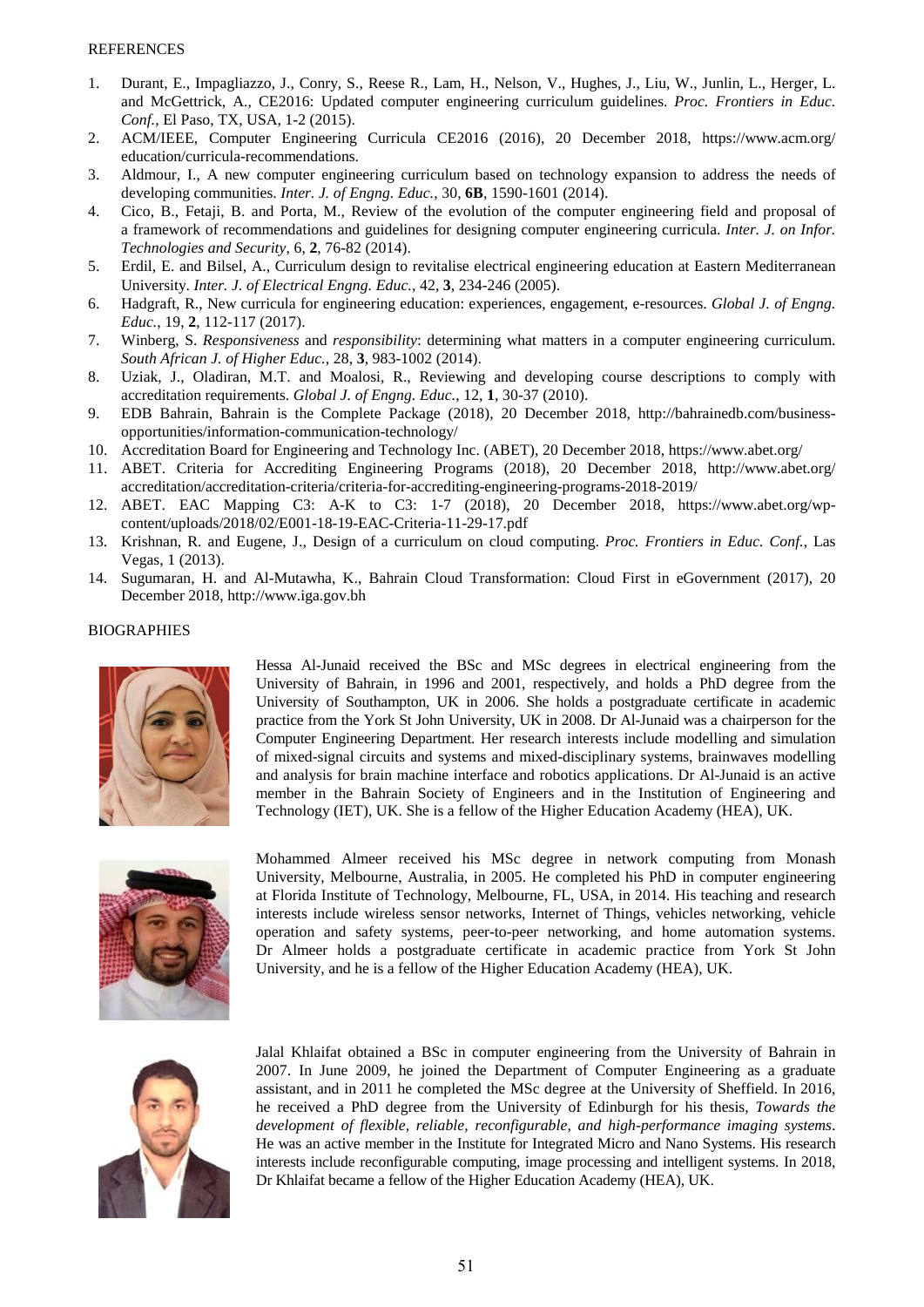

Aisha Bushager is an assistant professor in the College of Information Technology at the University of Bahrain, and at present is Head of the Computer Engineering Department. Dr Bushager holds an MSc in e-business technology from the University of Gloucestershire in the UK, and received her PhD in electrical and electronics engineering from the University of Southampton, UK. Dr Bushager's publications include topics, such as modelling security protocols and evaluating system security using transaction level modelling and SystemC; privacy and security of management information systems; cryptocurrency security and privacy; and risk management.